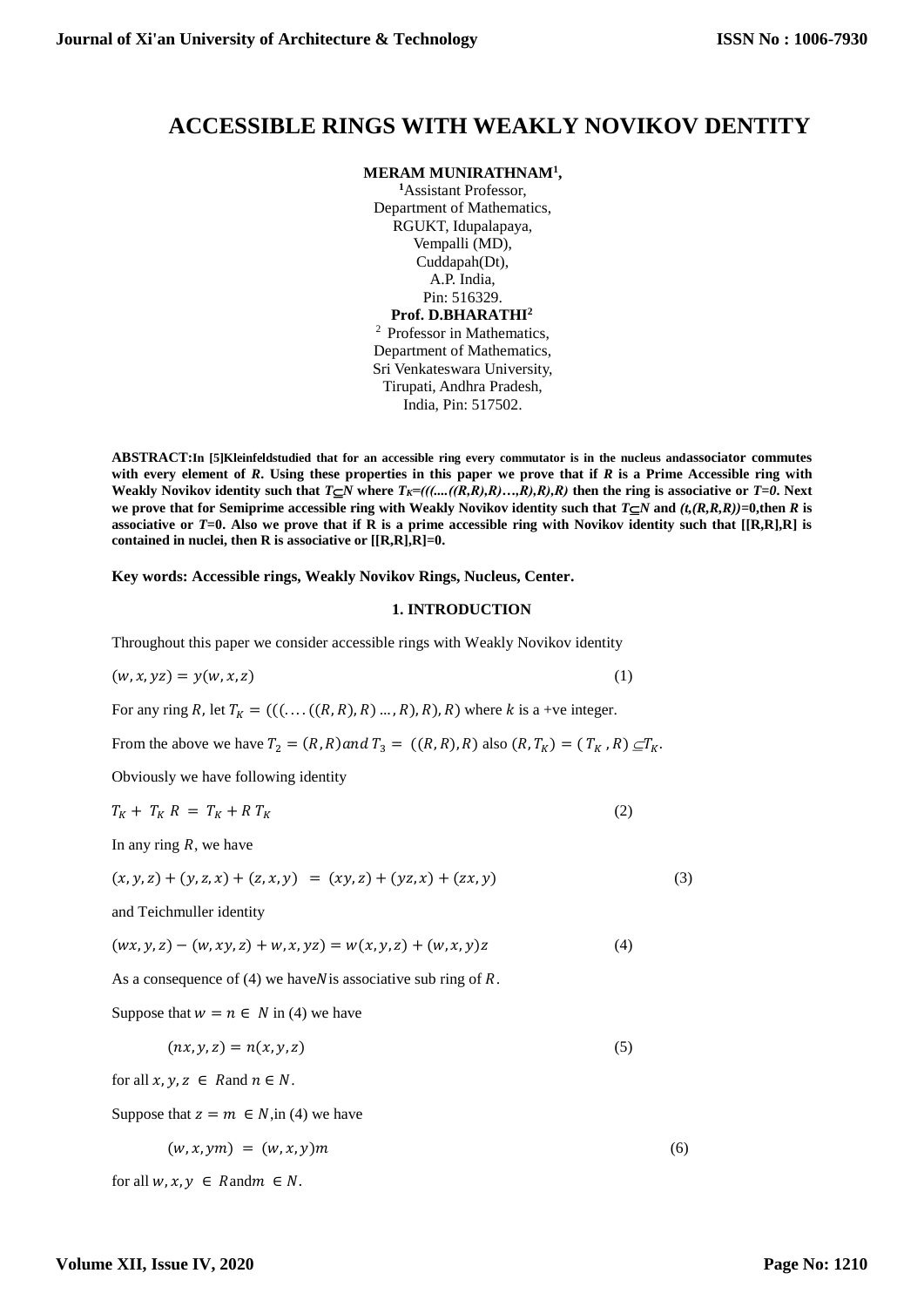Suppose that  $x = j \in N$  in (4) we obtain

$$
(wj, y, z) = (w, jy, z) \tag{7}
$$

**LEMMA 1:** If R is an accessible ring with weakly Novikov identity, then  $RN \subseteq N$  and

$$
I.N = (R, R, R).N = 0.
$$

**PROOF:** Let  $z \in N$  and  $w, x, y \in R$ , Using (6) and (1) we have

$$
(w, x, y)z = (w, x, yz)
$$

$$
= y (w, x, z)
$$

$$
= o
$$

Thus  $I.N = (R, R, R). N = 0$ , and  $RN \subseteq N$ .

For any ring R, let  $V_k = T_k + R T_k$  for all +ve integers k. In the sequel, for the convenience we denote  $T_k$  and  $V_k$  by T and V respectively.

**LEMMA 2:** If  $R$  is an accessible ring with weakly Novikov identity such that  $T$  is contained in the nuclei, then  $V$  is an ideal.

**PROOF:** From (2) we have  $V = T + TR = T + RT$ 

Since T is contained in the nuclei, we have  $TR \subset V$  and  $RT \subset V$ .

If  $T$  is in the nucleus, then  $T + TR$  is in the ideal.

i.e.
$$
VR = TR + TR^2 \subset V, RV = RT + R^2T \subset V
$$
.

and  $V + RV = V + VR$ 

Since of  $RV = R(T + TR) = RT + RT \cdot R \subset V + VR$ .

And  $VR = (T + RT)R$ 

 $= TR + R.TR \subset V + RV.$ 

So  $V$  is an ideal.  $\bullet$ 

## **2. MAIN RESULTS**

**THEOREM 1:** If R is a prime accessible ring with weakly Novikov identity such that  $T \subseteq N$ , then R is associative or  $T = 0$ .

**PROOF:** Using  $T \subseteq N$  and lemma (1) we get

 $I.V = I.(T + TR) = 0$  (8)

By lemma (2) and the primenessofR, (8) implies I=0or  $V = 0$ .

Thus, R is associative or  $T = 0$ .

**LEMMA 3:** If R is an accessible ring with weakly Novikov identity such that  $T \subseteq N$  then  $(R, R, T)R = 0$ .

**PROOF:** We have  $(R, T) = (T, R) \subseteq T$ .

Using this, hypothesis, (4),(1),(7) and (5) for all  $y \in T$ , and  $w_i, x, z \in R$  we have

 $(w, x, y)z = w(x, y, z) + (w, x, y)z$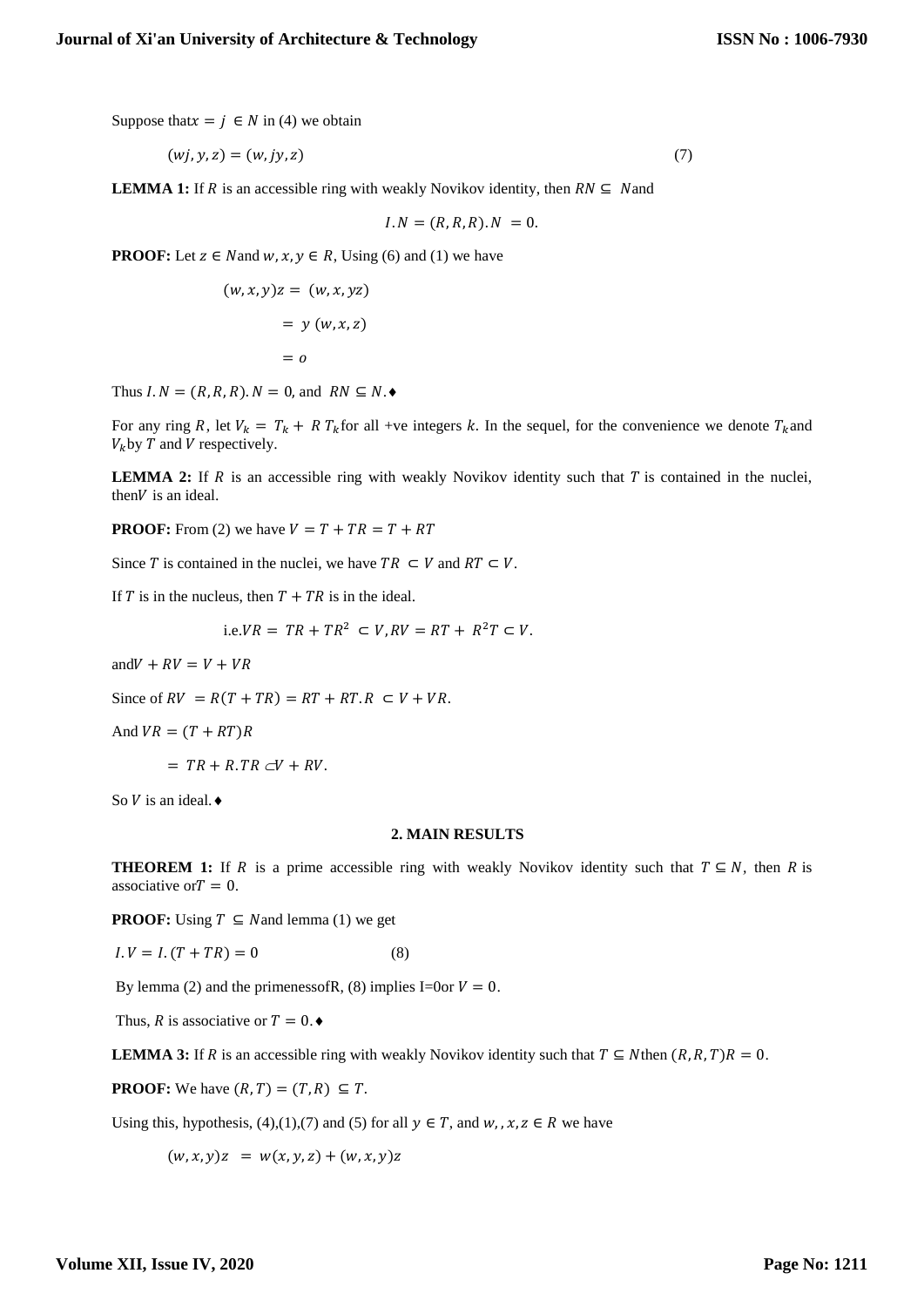$$
= (wx, y, z) - (w, xy, z) + (w, x, yz)
$$
  
= - $(w, (x, y), z) - (w, yx, z) + y(w, x, z)$   
= - $(wy, x, z) + y(w, x, z)$   
= - $((w, y), x, z) - (yw, x, z) + y(w, x, z)$   
= 0.

hence we get  $(R, R, T)R = 0.$  (9)

This completes the proof of lemma.

**THEOREM 2**: Let R is a prime accessible ring with weakly Novikov identity such that  $T \subseteq N$  and  $(T, (R, R, R)) = 0$ , then R is associative or  $T = 0$ .

**PROOF**: In accessible ring we have  $J(x, y, z) \in N$  for all  $x, y, z \in R$ .

Using this, (3) and the hypothesis, for all  $x \in T$  and  $y, z \in R$  we get

$$
(y, z, x) = (x, y, z) + (y, z, x) + (z, x, y)
$$

$$
= J(x, y, z) \in N.
$$

Thus  $(R, R, T) \subseteq N$ .

Applying this, and  $(1),(9)$  we have

 $(R, R, RT)R = R(R, R, T).R$ 

 $= R. (R, R, T)R$  $= 0.$ 

Combining the above equation with (9) we have

$$
(R, R, V)R = 0 \tag{10}
$$

Assume that  $(T, (R, R, R)) = 0$ .

Using this, (1), (9) and (4) and noting that  $(T, R) \subseteq T$  for all w, x, y in Rand z in T.

We have 
$$
(w, x, y)z
$$
.  $t = z(w, x, y)$ .  $t$ 

= 
$$
(w, x, zy)t
$$
  
\n=  $(w, x, (z, y)) t + (w, x, yz) t$   
\n=  $w(x, y, z).t + (w, x, y)z. t + (w, xy, z).t - (wx, y, z)t$   
\n=  $w(x, y, z).t + (w, x, y)z. t$ 

And  $(x, y, wz)t = w(x, y, z)$ .  $t = 0$ . (11)

Combining this with (9) we also obtain (10).

Using (1) and (10) we see that  $\langle (R, R, T) \rangle = (R, R, V)$ .

By the semiprimeness of R, (10) implies  $(R, R, V) = 0$ .

By theorem (1), R is associative or  $T = 0$ .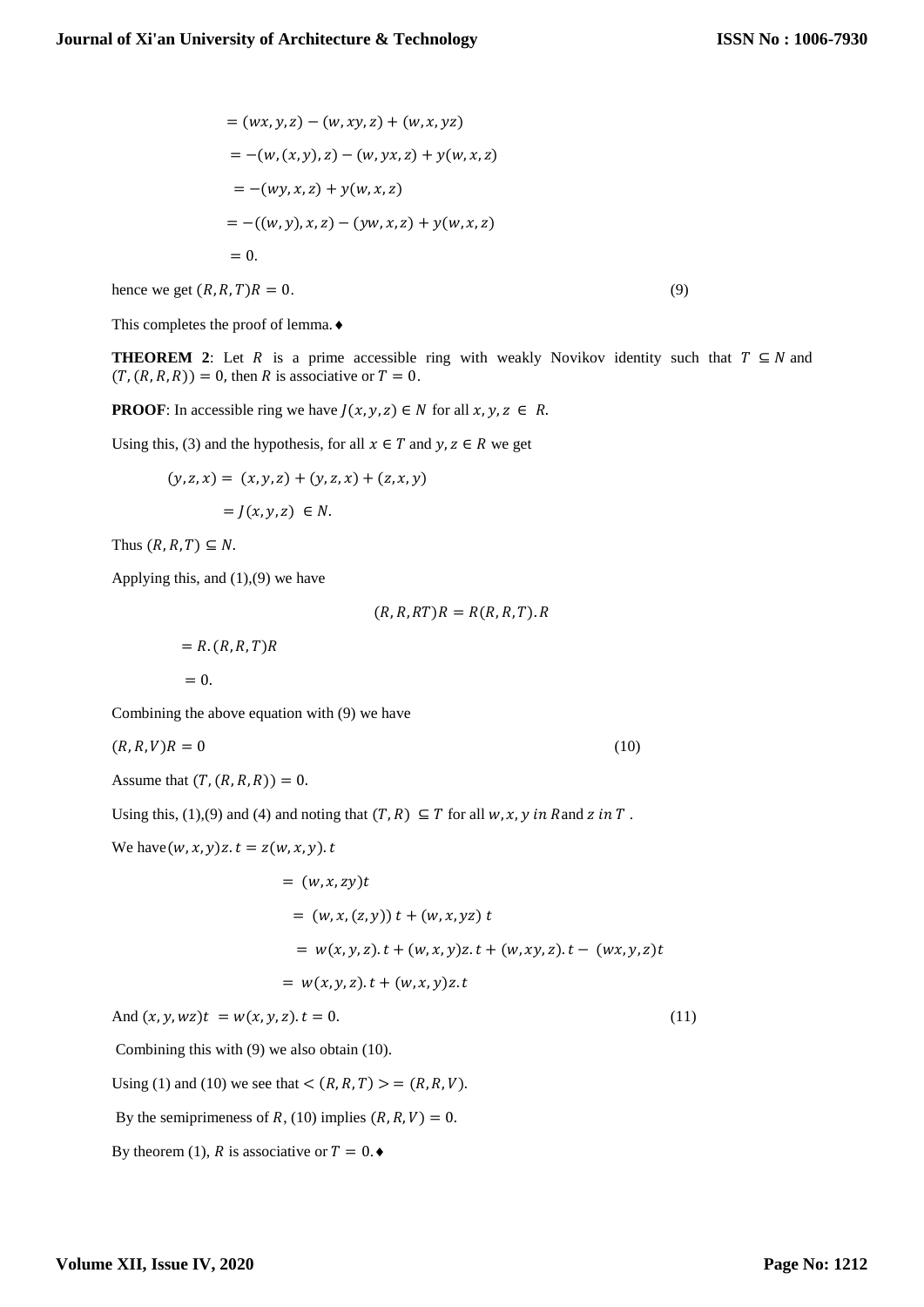**THEOREM 3:** If  $R$  is a prime accessible ring with weakly Novikov identity, then  $R$  is associative or commutative. In later case,  $N = 0$ or $R$  is associative.

**PROOF:** In view of theorem (1), we may assume that  $(R, R) \subseteq N$ .

Let  $B = (B, R) + R(R, R)$ .

By lemma (2) that  $B$  is an ideal of  $R$ .

Using lemma (3) we get  $(R, R, (R, R))R = 0$ .

Let  $x \in (R, R)$ , then we get  $(y, z, x) \in N$ .

Thus we obtain  $(R, R, (R, R)) \subseteq N$ .

Using this and (11) we obtain

*R(R,R,(R,R)).R= R.(R,R,(R,R))R =*0.

Hence applying this, (1) and (11), and noting that *B* is an ideal of *R*, we obtain that

 $(R, R, B)$ *, R=0 and <(R,R,(R,R))>=(R,R,B)*.

Thus, by semiprimeness of R we get  $(R, R, B) = 0$  and so  $(R, R) \subseteq N$ .

By theorem (1), *R* is associative or commutative.

Assume that *R* is commutative.

Thus we have  $N R=R N \subseteq N$  and *I.*  $N=0$  (By lemma (1)).

Hence *N* is an ideal of *R*.

By the primeness of *R*, *I.*  $N = 0$  implies  $I=0$  or  $N=0$ .

i.e.  $N = 0$  or *R* is associative.  $\triangleleft$ 

In the sequel, for convenience we denote  $v_3$ by *D*.

**LEMMA 4:** If R is accessible ring with Weakly Novikov identity such that  $/[R, R, R] \subseteq N$ , then  $\langle (R,R,D) \rangle (R,R,R) = 0$ . where  $\langle (R,R,D) \rangle = (R, R, D) + (R, R, D)R + R(R, R, D)$ .

**PROOF:** Let  $D = [R, R], R] + R[R, R], R]$  and  $[R, R], R] \subseteq N$ .

| By lemma $(3)$ , we obtain                                          |      |
|---------------------------------------------------------------------|------|
| $(R, R, \frac{I}{R}, R, R, R)$ $R=0$                                | (12) |
| Thus $(12)$ implies                                                 |      |
| $(R,R,\lceil [R,R],R\rceil)\subseteq N$                             | (13) |
| Assume that $y \in [R, R], R]$ and $w, x, y, z, u, v, t \in R$ .    |      |
| Using $(12)$ , the hypothesis and $(3)$ we have                     |      |
| $z(w,x,y) = [z,(w,x,y)] = [z, J(w,x,y)] \in [[R,R], R] \subseteq N$ |      |
| and so by $(1)$ twice we get                                        |      |
| $(w, x, [z, y]) + y(w, x, z) = (w, x, [z, y]) + (w, x, yz)$         |      |
| $-$ (10 $\pi$ $\pi$ )                                               |      |

$$
-(W,\lambda,\lambda,y)
$$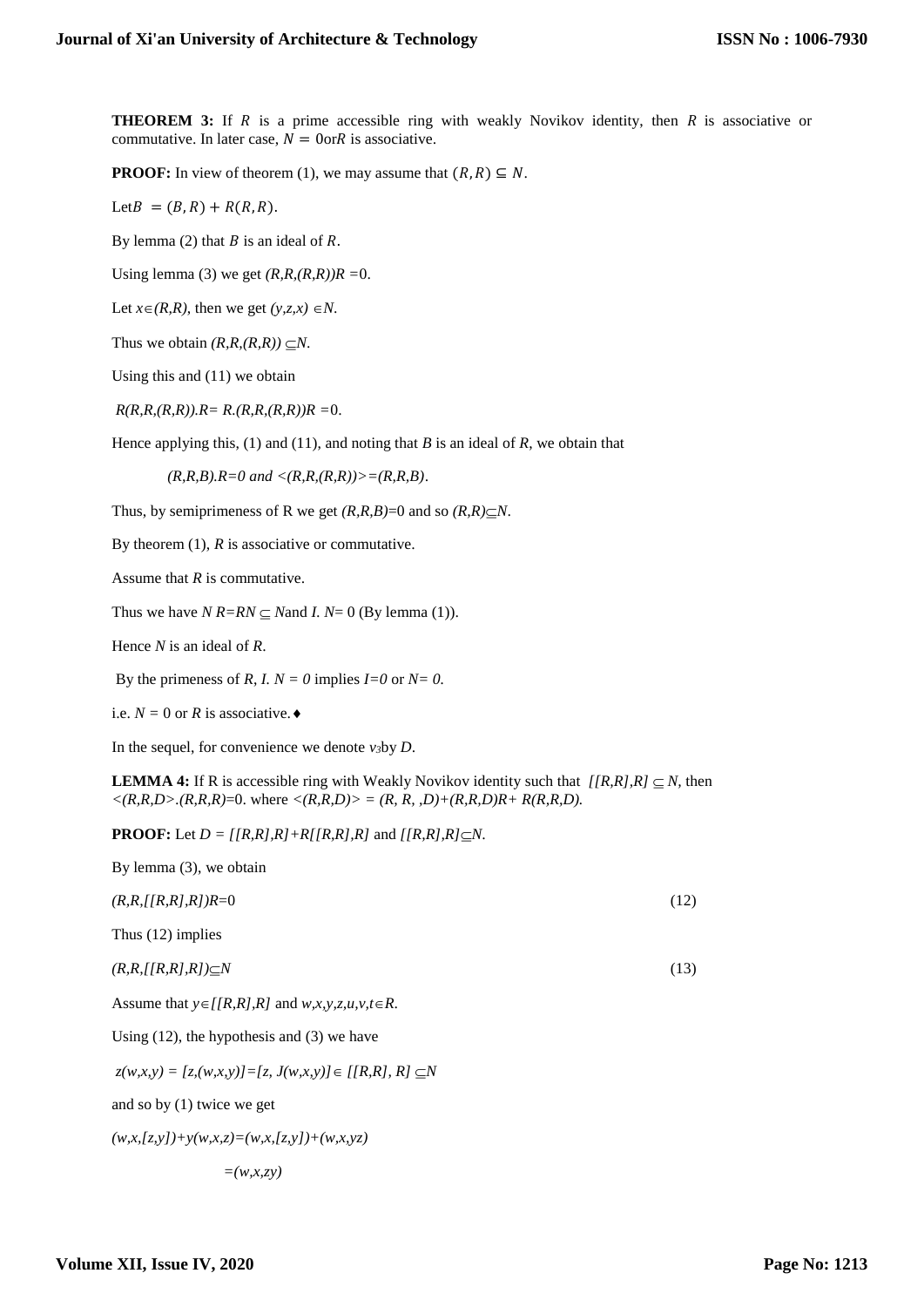| $=z(w,x,y) \in N$                                                |      |
|------------------------------------------------------------------|------|
| Applying these, $(1)$ and $(13)$ we obtain                       |      |
| $(R, R, R/[R, R], R]) = R (R, R, [R, R], R]) \subseteq N$        | (14) |
| $[ [R,R],R]A = [ [R,R],R] (R,R,R) \subseteq N$                   | (15) |
| Then $(15)$ implies                                              |      |
| $[ [R,R], R]A.R=[ [R,R], R].AR$                                  |      |
| $\subset$ [[R,R],R]A $\subset$ N                                 | (16) |
| Combining $(13)$ with $(14)$ results in                          |      |
| $(R,R,D) \subseteq N$                                            | (17) |
| Using $(1)$ , $(15)$ , $(5)$ and $(16)$ , we have                |      |
| $(w, x, yz)(u, v, t) = y(w, x, z) \cdot (u, v, t)$               |      |
| $=$ ( $y(w,x,z)$ , $u, v, t$ )=0.                                |      |
| Hence applying this, $(2)$ and $(12)$ we obtain                  |      |
| $(R, R, D)A = (R, R, D)(R, R, R) = 0$                            | (18) |
| Then by $(18)$ , $(17)$ , $(5)$ and $(1)$ we get                 |      |
| $0 = (R, R, D) (R, R, R)$                                        |      |
| $= ((R,R,D)R,R,R)$                                               |      |
| and $0=(R,R,D)(R,R,R)$                                           |      |
| $= (R, R, (R, R, D)R)$                                           |      |
| Thus by these, $(12)$ and $(1)$ we have                          |      |
| $R(R,R, [ [R,R],R]).R=(R,R,D)R \subseteq N$                      | (19) |
| Let $x \in R(R, R, [R, R], R]$ and $w, y, z \in R$ .             |      |
| Then by (14) and (1) we get $x \in N$ and $wx \in (R, R, D)$ .   |      |
| Hence by (7) and (17), we obtain $(w, xy, z) = (wx, y, z) = 0$ . |      |
| Combining this $(1)$ , $(12)$ and $(19)$ results in              |      |
| $(R, R, D)R \subseteq N$                                         | (20) |
| Using $(1)$ , $(17)$ and $(20)$ we see that                      |      |
| $\langle (R,R,D) \rangle = (R,R,D) + (R,R,D)R + R(A,R,D)R$       |      |
| Combining $(17)$ with $(18)$ results in                          |      |
| $(R, R, D)R.A = (R, R, D).RA \subseteq (R, R, D)A = 0$           | (21) |
| applying $(20)$ and $(21)$ , we get                              |      |
| ${R.(R,R,D)R}.A=R. {(R,R,D)RA} = 0.$                             |      |